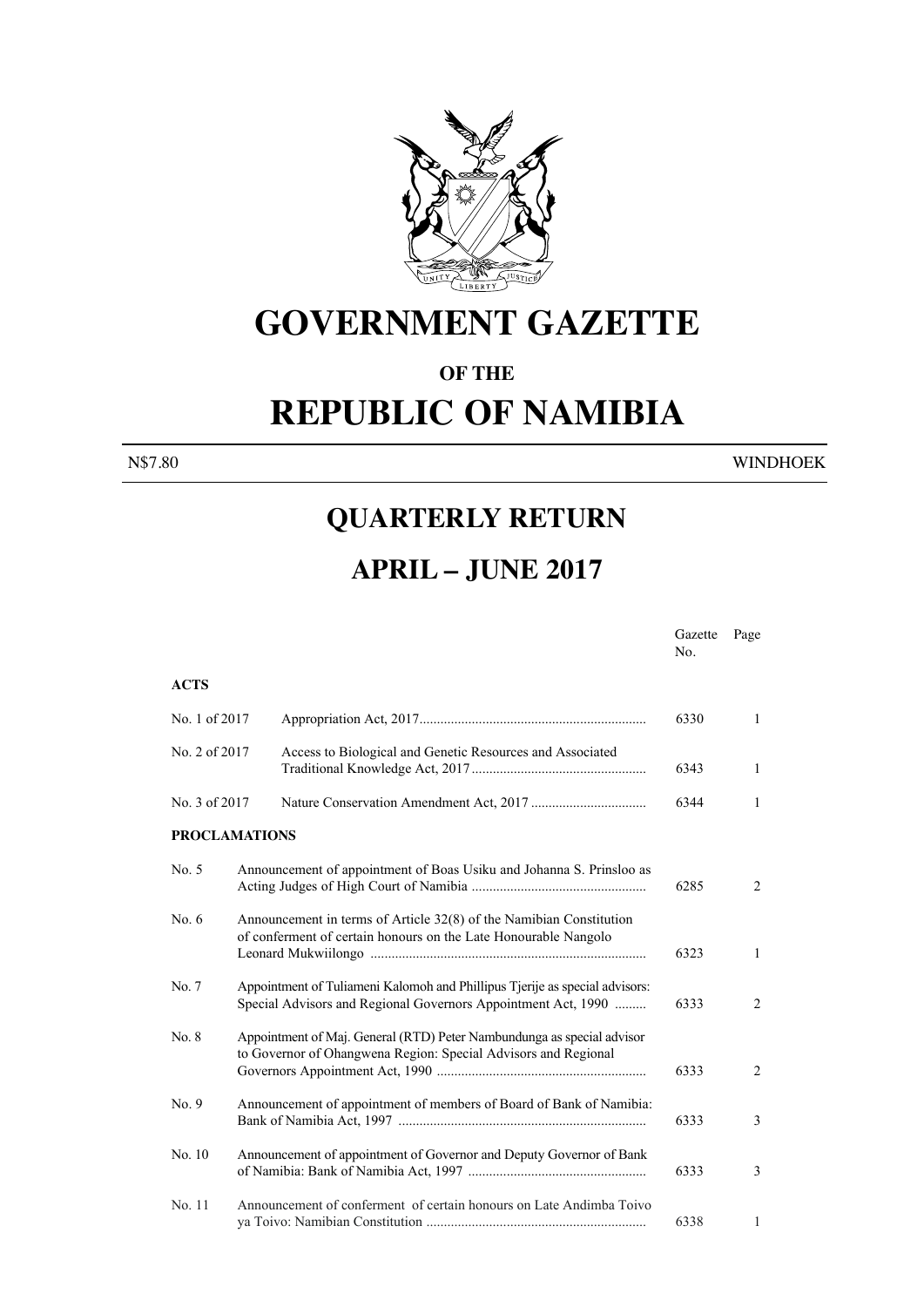| No.    |                                                                                                                                                     | Gazette<br>No. | Page |
|--------|-----------------------------------------------------------------------------------------------------------------------------------------------------|----------------|------|
| No. 12 | Announcement of appointment of Natasha Bassingthwaighte as Acting                                                                                   | 6346           | 2    |
|        | <b>GOVERNMENT NOTICES</b>                                                                                                                           |                |      |
| No. 80 | Amendment of Namibia Civil Aviation Regulations, 2001: Civil Aviation                                                                               | 6281           | 1    |
| No. 81 | Registration of students, maintaining of register of students and restoration<br>of name to register: Allied Health Professions Act, 2004           | 6282           | 1    |
| No. 82 | Publication of sanction list; issuing of freezing order and issuing of arms<br>embargo: Prevention and Combating of Terrorist and Proliferation     | 6284           | 1    |
| No. 83 | Declaration of Boerboel Breed as breed in Namibia: Livestock Improve-                                                                               | 6285           | 2    |
| No. 84 | Publication of request for, and invitation for objections to extension of<br>collective agreement for minimum wage and adjustment of existing level | 6285           | 3    |
| No. 85 | Amendment of regulations relating to Nature Conservation: Nature Con-                                                                               | 6285           | 3    |
| No. 86 | Amendment of Road Traffic and Transport Regulations: Road Traffic and                                                                               | 6285           | 4    |
| No. 87 | Exemption of architects and quantity surveyors from registration require-                                                                           | 6285           | 5    |
| No. 88 | Declaration of Nubu Industrial Park to be an approved township: Muni-                                                                               | 6285           | 6    |
| No. 89 | Declaration of Eenhana Extension 5 to be an approved township: Town-                                                                                | 6285           | 7    |
| No. 90 | Declaration of Eenhana Extension 7 to be an approved township: Town-                                                                                | 6285           | 8    |
| No. 91 | Amendment of Government Notice No. 259 of 2012: Appointment of<br>assessors and justices of Omgadja Community Court: Community Court                | 6285           | 9    |
| No. 92 | Regulations relating to minimum requirements of study, registration and<br>scope of practice of arts therapist: Allied Health Professions Act, 2004 | 6287           | 1    |
| No. 93 | Amendment of Part 2A of Schedule No. 1: Customs and Excise Act, 1998                                                                                | 6289           | 1    |
| No. 94 | Amendment of Schedule 3: Controlled Wildlife Products and Trade Act,                                                                                | 6291           | 1    |
| No. 95 | Amendment of regulations under the Casinos and Gambling Houses Act,                                                                                 | 6295           | 1    |
| No. 96 | Proposed prohibition of use of certain mark and words: Okakarara Town                                                                               | 6296           | 1    |
| No. 97 | Amendment of regulations under the Credit Agreement Act, 1980                                                                                       | 6297           | 2    |
| No. 98 | Declaration of Arandis Extension 6 to be an approved township: Town-                                                                                | 6297           | 3    |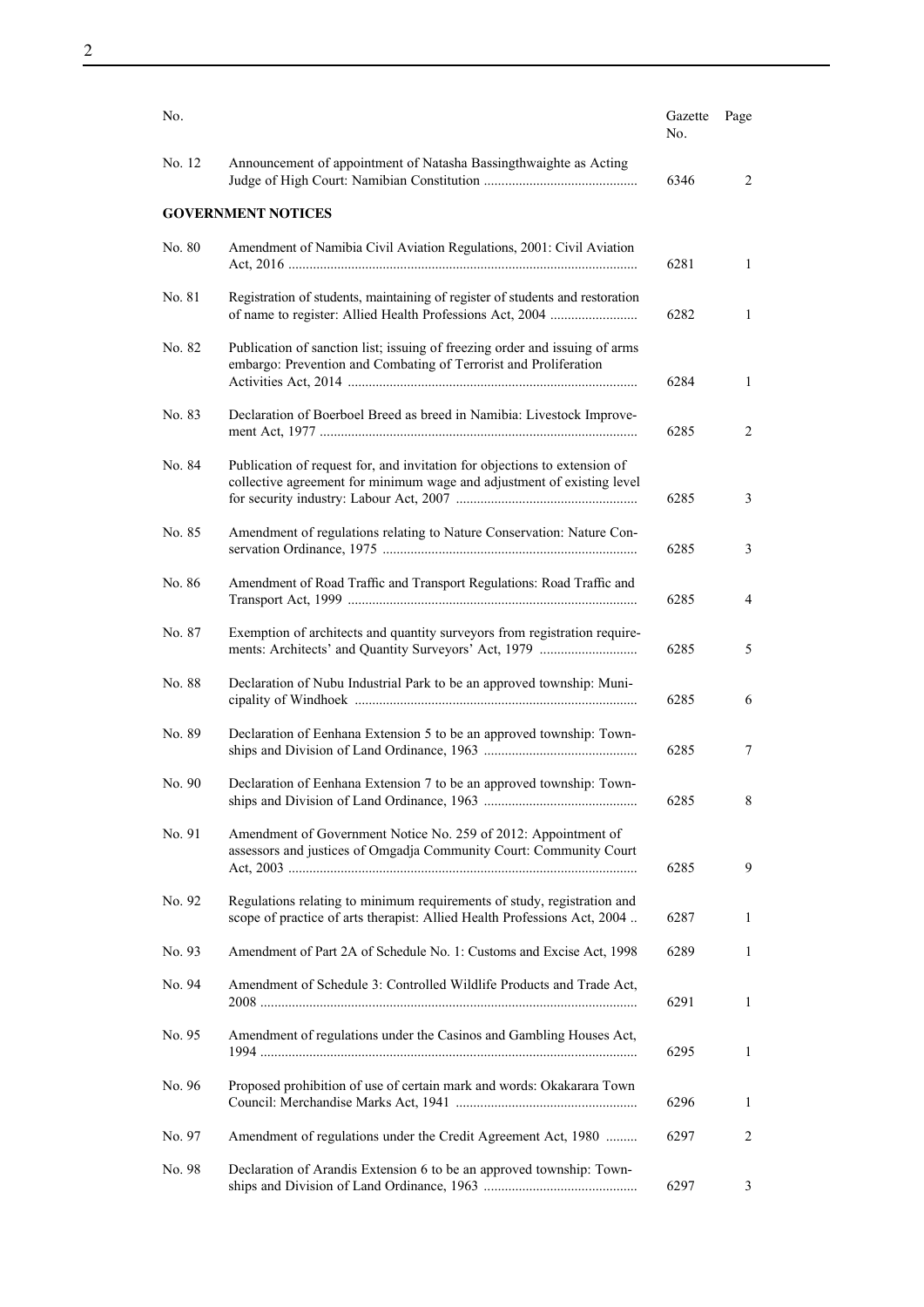| No.     |                                                                                                                                                 | Gazette<br>No. | Page         |
|---------|-------------------------------------------------------------------------------------------------------------------------------------------------|----------------|--------------|
| No. 99  | Declaration of Swakopmund Extension 35 to be an approved township:                                                                              | 6297           | 4            |
| No. 100 | Declaration of Swakopmund Extension 34 to be an approved township:                                                                              | 6297           | 5            |
| No. 101 | De-proclamation of township of Divundu as approved township: Town-                                                                              | 6297           | 5            |
| No. 102 | Declaration of Divundu to be an approved township: Townships and                                                                                | 6297           | 6            |
| No. 103 | Declaration of Divundu Extension 1 to be an approved township: Town-                                                                            | 6297           | 8            |
| No. 104 | Declaration of Usab Extension 4 to be an approved township: Townships                                                                           | 6297           | 10           |
| No. 105 |                                                                                                                                                 | 6297           | 11           |
| No. 106 |                                                                                                                                                 | 6297           | 11           |
| No. 107 | Application that a portion of farm road 450 be deviated: District of Bethanie                                                                   | 6297           | 12           |
| No. 108 | Publication of sanction list; issuing of freezing order and issuing of arms<br>embargo: Prevention and Combating of Terrorist and Proliferation | 6301           | $\mathbf{1}$ |
| No. 109 | Notice in terms of the Close Corporations Act, 1988: Final deregistration                                                                       | 6305           | 1            |
| No. 110 | Notice in terms of the Close Corporation Act, 1988: Intended deregistr-                                                                         | 6305           | 8            |
| No. 111 | Notice in terms of the Close Corporations Act, 1988: Restoration of close                                                                       | 6305           | 8            |
| No. 112 | Notice in terms of the Companies Act, 2004: Final deregistration of                                                                             | 6305           | 9            |
| No. 113 | Amendment of co-operation agreement between Ministry of Fisheries and<br>Marine Resources and National Fishing Corporation of Namibia Limited:  | 6307           | 1            |
| No. 114 |                                                                                                                                                 | 6308           | 1            |
| No. 115 | Designation of services as essential services: Labour Act, 2007                                                                                 | 6309           | 2            |
| No. 116 | Amendment of Government Notice No. 145 of 14 June 2013: Establish-<br>ment of !Xoo Community Court and appointment of assessors and justices:   | 6309           | 3            |
| No. 117 | Amendment of Government Notice No. 274 of 15 October 2013:<br>Establishment of Masubia Community Court and appointment of assessors             | 6309           | 3            |
| No. 118 | Declaration of Omaruru Extension 5 to be an approved township: Town-                                                                            | 6309           | 4            |
| No. 119 | Declaration of Tseiblaagte Extension 6 to be an approved township:                                                                              | 6309           | 5            |
| No. 120 | Declaration of Omuthiya Extension 6 to be an approved township: Town-                                                                           | 6309           | 6            |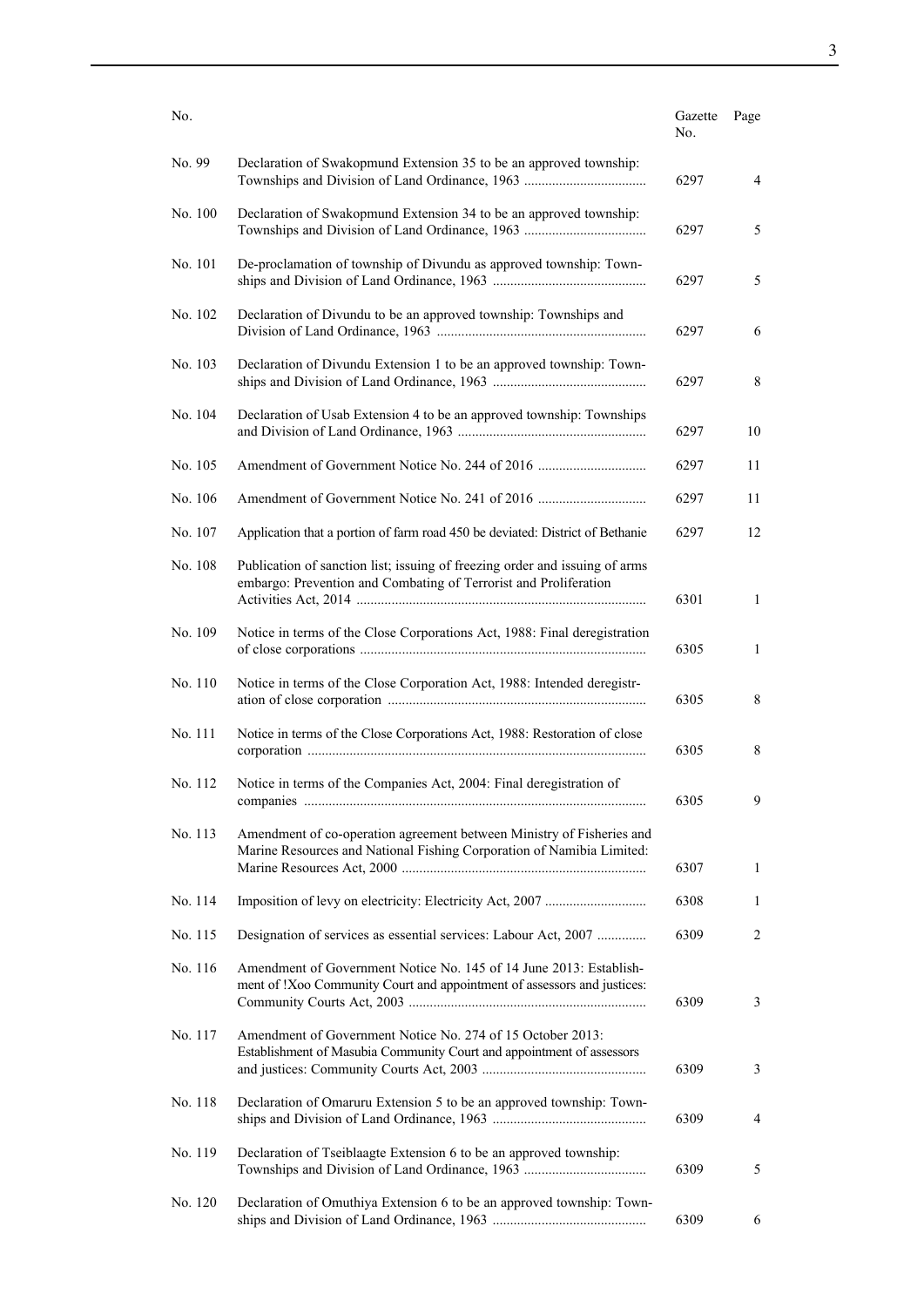| No.     |                                                                                                                                                      | Gazette<br>No. | Page |
|---------|------------------------------------------------------------------------------------------------------------------------------------------------------|----------------|------|
| No. 121 | Declaration of Opuwo Extension 6 to be an approved township: Town-                                                                                   | 6309           | 7    |
| No. 122 | Declaration of Eenhana Extension 14 to be an approved township: Town-                                                                                | 6309           | 8    |
| No. 123 | Declaration of Eenhana Extension 15 to be an approved township: Town-                                                                                | 6309           | 9    |
| No. 124 | Declaration of Ozondje Extension 3 to be an approved township: Town-                                                                                 | 6309           | 10   |
| No. 125 | Declaration of Ozondje Extension 4 to be an approved township: Town-                                                                                 | 6309           | 11   |
| No. 126 | Declaration of Ozondje Extension 5 to be an approved township: Town-                                                                                 | 6309           | 12   |
| No. 127 | Notification of farming units offered for allotment: Agriculatural (Com-                                                                             | 6309           | 13   |
| No. 128 |                                                                                                                                                      | 6309           | 16   |
| No. 129 | Amendment of Public Procurement Regulations: Public Procurement Act,                                                                                 | 6315           | 1    |
| No. 130 | Exemption under section 105 of Road Traffic and Transport Act, 1999                                                                                  | 6316           | 1    |
| No. 131 | Publication of request for, and invitation for objections to extension of<br>collective agreement for minimum wage and adjustment of existing level  | 6317           |      |
| No. 132 |                                                                                                                                                      | 6320           | 2    |
| No. 133 | Declaration of operations at Erongo Red Call Centre and Control Centre                                                                               | 6320           | 2    |
| No. 134 | Invitation to organisations to nominate persons for appointment as members<br>of Council of Namibia Qualifications Authority: Namibia Qualifications | 6320           | 2    |
| No. 135 | Okahandja Town Planning Amendment Scheme No. 9: Town Planning                                                                                        | 6320           | 3    |
| No. 136 | Swakopmund Town Planning Amendment Scheme No. 60: Town Planning                                                                                      | 6320           | 3    |
| No. 137 | Outjo Town Planning Amendment Scheme No. 4: Town Planning                                                                                            | 6320           | 4    |
| No. 138 | Walvis Bay Town Planning Amendment Scheme No. 38: Town Planning                                                                                      | 6320           | 4    |
| No. 139 | Walvis Bay Town Planning Amendment Scheme No. 39: Town Planning                                                                                      | 6320           | 4    |
| No. 140 | Oshakati Town Planning Amendment Scheme No. 10: Town Planning                                                                                        | 6320           | 4    |
| No. 141 | Okahao Town Planning Amendment Scheme No. 1: Town Planning                                                                                           | 6320           | 5    |
| No. 142 | Otavi Town Planning Amendment Scheme No. 1: Town Planning                                                                                            | 6320           | 5    |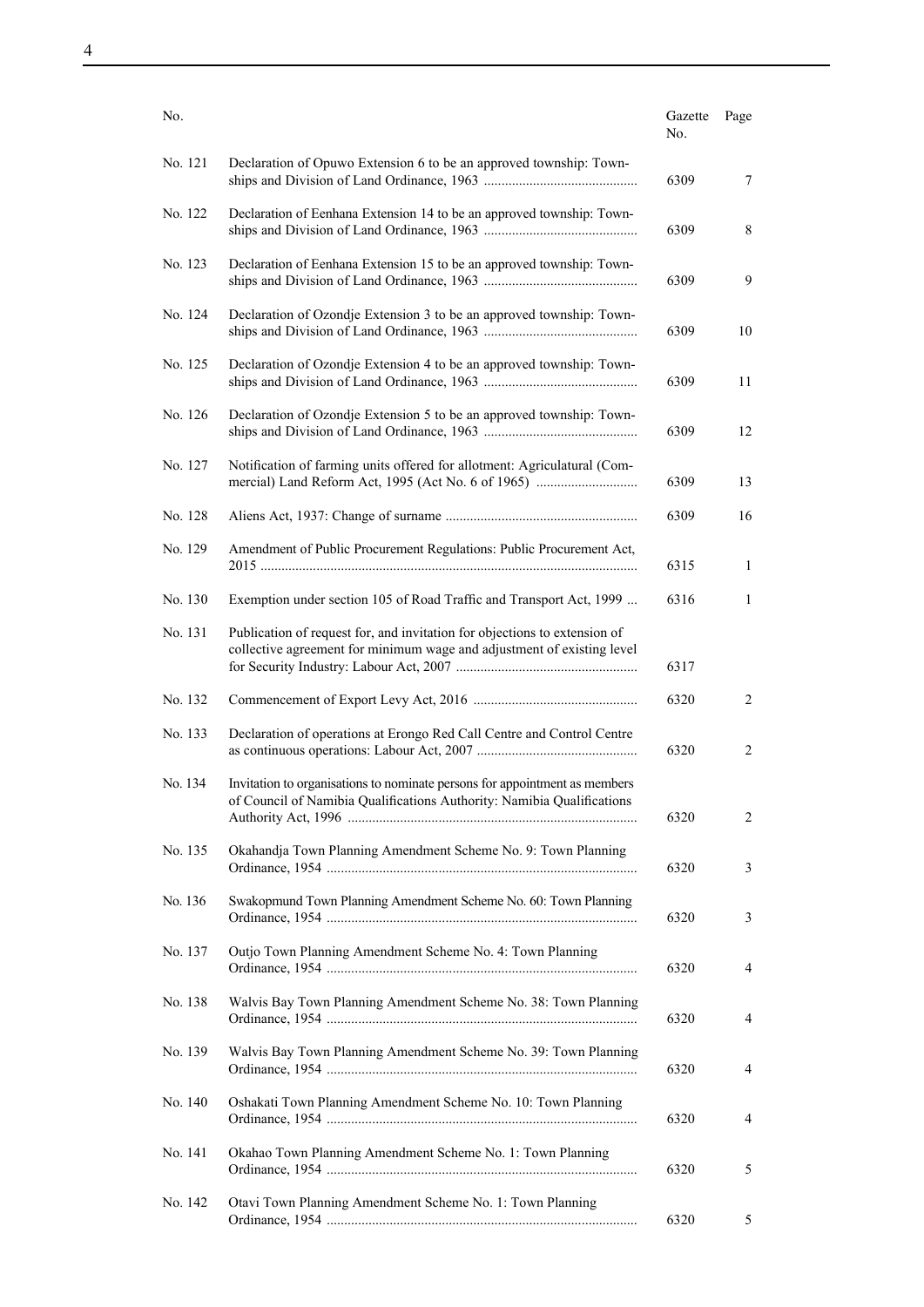| No.     |                                                                                                                                                 | Gazette<br>No. | Page           |
|---------|-------------------------------------------------------------------------------------------------------------------------------------------------|----------------|----------------|
| No. 143 | Proposal that a portion of trunk road 1/12 be proclaimed: District of                                                                           | 6320           | 5              |
| No. 144 | Imposition of levies on gasoil diesel 50ppm, gasoil diesel 500ppm and<br>unleaded petrol 95: Petroleum Products and Energy Act, 1990            | 6325           | 1              |
| No. 145 | Publication of sanction list; issuing of freezing order and issuing of arms<br>embargo: Prevention and Combating of Terrorist and Proliferation | 6326           | $\mathbf{1}$   |
| No. 146 | Publication of sanction list; issuing of freezing order and issuing of arms<br>embargo: Prevention and Combating of Terrorist and Proliferation | 6327           | 1              |
| No. 147 | Announcement of appointment of traditional leaders of certain traditional                                                                       | 6329           | 1              |
| No. 148 | Promulgation of Appropriation Act, 2017 (Act No. 1 of 2017), of the                                                                             | 6330           | 1              |
| No. 149 | Notice in terms of the Close Corporations Act, 1988: Final deregistration                                                                       | 6331           | $\mathbf{1}$   |
| No. 150 | Notice in terms of the Close Corporations Act, 1988: Final deregistration                                                                       | 6331           | 6              |
| No. 151 | Notice in terms of the Companies Act, 2004: Final deregistration of close                                                                       | 6331           | 7              |
| No. 152 | Announcement of names and term of office of persons appointed as mem-<br>bers, chairperson and deputy chairperson of Central Procurement Board  | 6333           | $\overline{4}$ |
| No. 153 | Determination of total allowable catch for monk: 2017/2018 fishing season:                                                                      | 6333           | 4              |
| No. 154 | Withdrawal of Government Notice No. 102 of 28 July 2014: Regulations<br>relating to registration fees payable by geoscientists and other fees:  | 6333           | 5              |
| No. 155 |                                                                                                                                                 | 6333           | 5              |
| No. 156 | Publication of sanction list; issuing of freezing order and issuing of arms<br>embargo: Prevention and Combating of Terrorist and Proliferation | 6337           | $\mathbf{1}$   |
| No. 157 | Publication of sanction list; issuing of freezing order and issuing of arms<br>embargo: Prevention and Combating of Terrorist and Proliferation | 6339           | 1              |
| No. 158 | Imposition of levies on marine resources: Marine Resources Act, 2000                                                                            | 6342           | 1              |
| No. 159 | Determination of quota fees and rate of interest payable on late payments:                                                                      | 6342           | 4              |
| No. 160 | Promulgation of Access to Biological and Genetic Resources and Asso-<br>ciated Traditional Knowledge Act, 2017 (Act No. 2 of 2017), of the      | 6343           | 1              |
| No. 161 | Promulgation of Nature Conservation Amendment Act, 2017 (Act No. 3                                                                              | 6344           | 1              |
| No. 162 | Windhoek Town Planning Amendment Scheme No. 95: Town Planning                                                                                   | 6346           | 3              |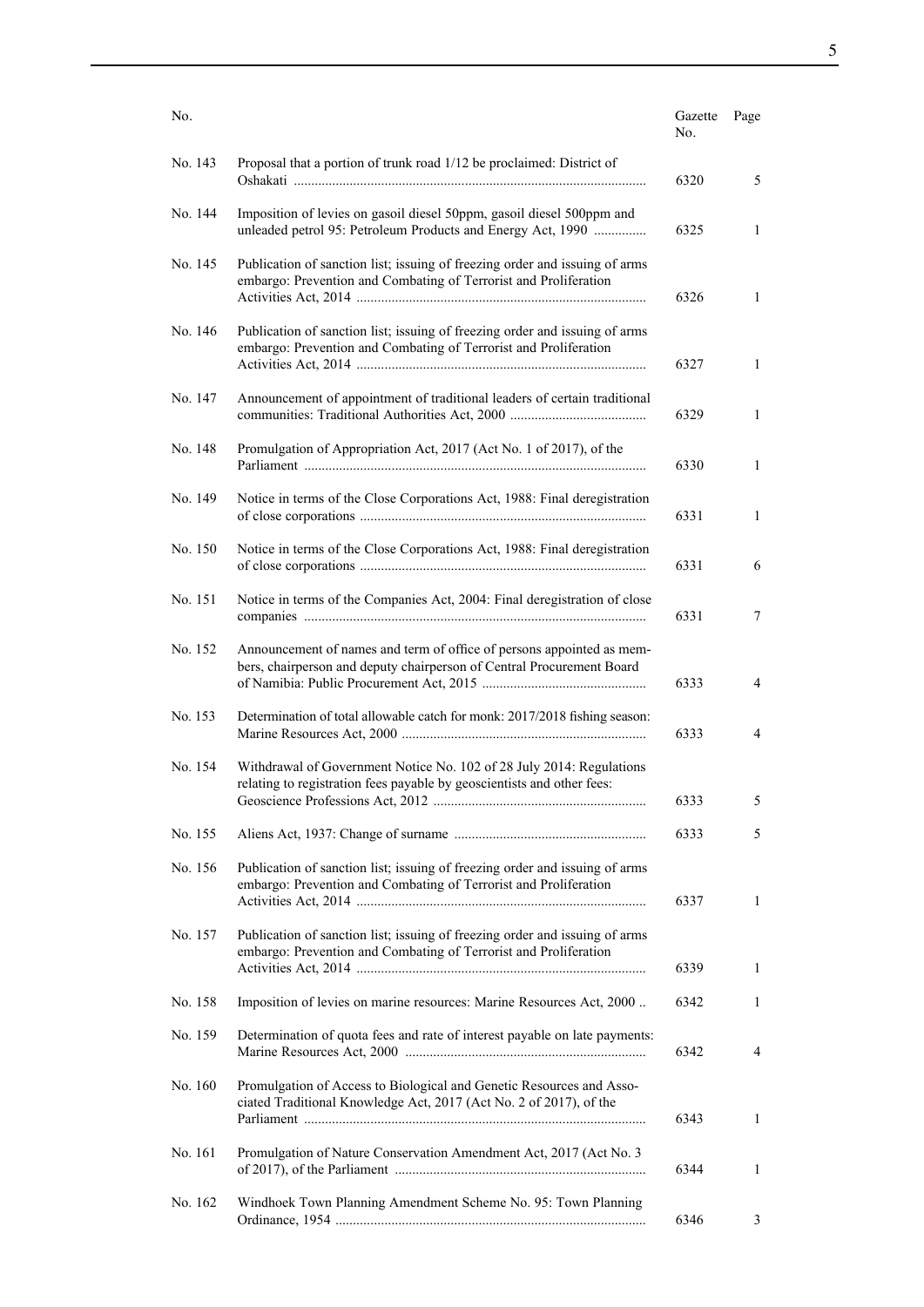| No.     |                                                                                                                                                                                                                                                                             | Gazette<br>No. | Page   |
|---------|-----------------------------------------------------------------------------------------------------------------------------------------------------------------------------------------------------------------------------------------------------------------------------|----------------|--------|
| No. 163 | Declaration of Swakopmund Extension 26 to be an approved township:                                                                                                                                                                                                          | 6346           | 3      |
| No. 164 | Declaration of Oshakati Extension 8 to be an approved township: Town-                                                                                                                                                                                                       | 6346           | 4      |
| No. 165 | Proposal that district road 4002 be closed: District of Swakopmund                                                                                                                                                                                                          | 6346           | 5      |
|         | <b>GENERAL NOTICES</b>                                                                                                                                                                                                                                                      |                |        |
| No. 103 | Interim valuation of rateable and non-rateable properties situated within                                                                                                                                                                                                   | 6285           | 10     |
| No. 104 | Notice on the setting, establishing and issue of Namibian Standards<br>including their full particulars and the description of each of the Namibian                                                                                                                         | 6285           | 10     |
| No. 105 | Permanent closing of Portion A of Erf R/2620 Wanaheda as public open                                                                                                                                                                                                        | 6285           | 11     |
| No. 106 | Namibian Competition Commission: Notice of decision of Commission<br>regarding exemption: Competition Act, 2003 (Act No. 2 of 2003) (Section                                                                                                                                | 6288           | 2      |
| No. 107 | Namibian Competition Commission: Notice of determination made by<br>Commission in relation to proposed merger: Fir Tree Investments (Pty)                                                                                                                                   | 6288           | 2      |
| No. 108 | Namibian Competition Commission: Notice of determination made by<br>Commission in relation to proposed merger: Firefly Investments 319                                                                                                                                      | 6288           | 3      |
| No. 109 | Namibian Competition Commission: Notice of determination made by<br>Commission in relation to proposed merger: First National Bank of Namibia<br>Holdings (Pty) Ltd // Various entities of the Pointbreak Group (Pty) Ltd.                                                  | 6288           | 4      |
| No. 110 | Namibian Competition Commission: Notice of determination made by<br>Commission in relation to proposed merger: Standard Bank Namibia Hol-                                                                                                                                   | 6288           | 4      |
| No. 111 | Namibian Competition Commission: Notice of determination made by<br>Commission in relation to proposed merger: Professional Provident<br>Society Insurance Company (Namibia) Limited // Sanlam Life Namibia                                                                 |                |        |
| No. 112 | Limited in respect of the PPS Life and Disability Assuarance Scheme<br>Namibian Competition Commission: Notice of determination made by<br>Commission in relation to proposed merger: Mother Lode Solutions (Pty)<br>Ltd // Himmel Properties and Rental Services (Pty) Ltd | 6288<br>6288   | 5<br>6 |
| No. 113 | Namibian Competition Commission: Notice of determination made by<br>Commission in relation to proposed merger: Namibia Ports Authority //                                                                                                                                   | 6288           | 6      |
| No. 114 | Namibian Competition Commission: Notice of determination made by<br>Commission in relation to proposed merger: BW Kudu Ltd // National                                                                                                                                      | 6288           | 9      |
| No. 115 | Road Fund Administration: Amendment of General Notice No. 176 of<br>11 May 2015 relating to levies on petrol and diesel: Road Fund Adminis-                                                                                                                                 | 6293           | 1      |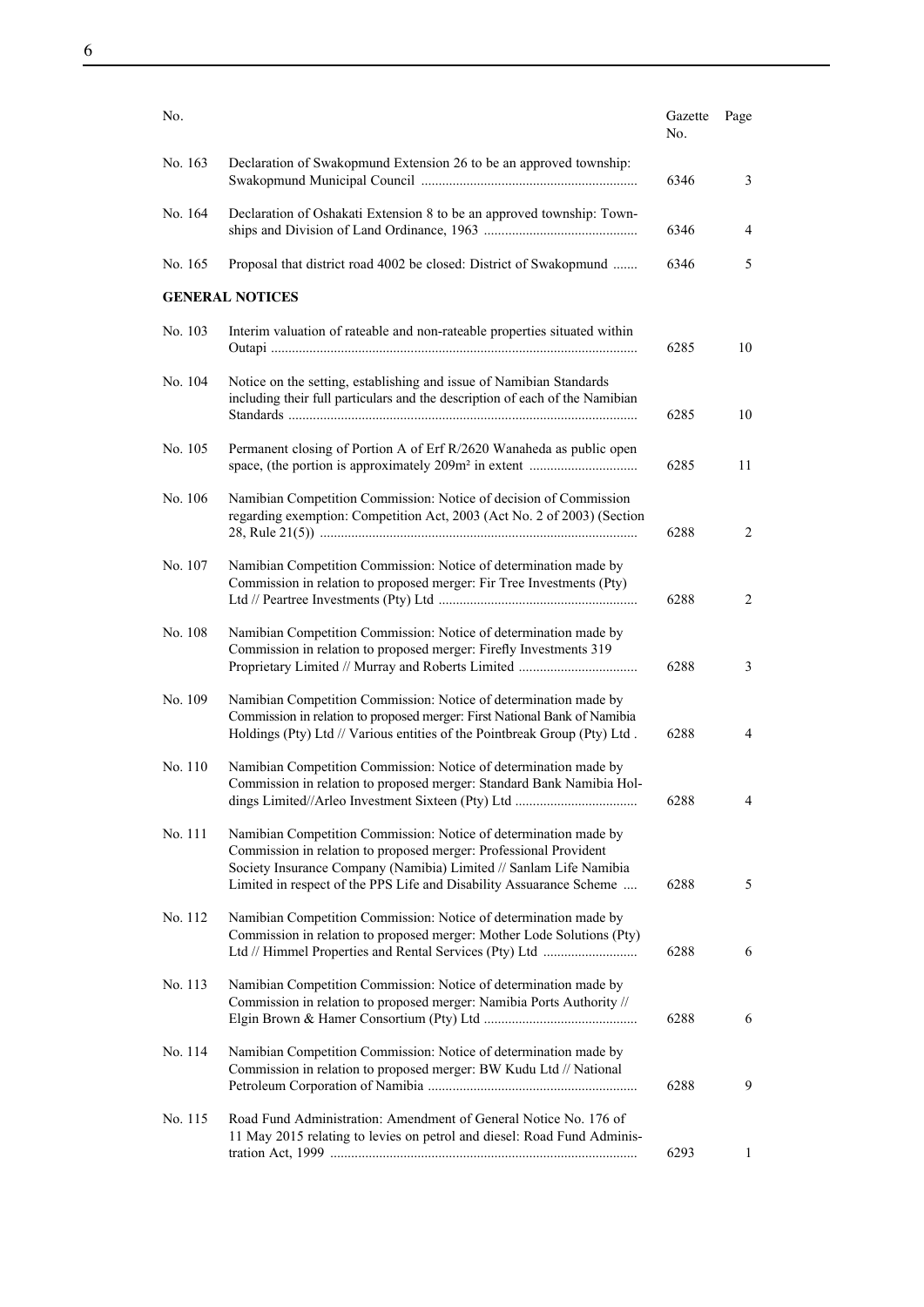| No.     |                                                                                                                                                                                                                           | Gazette<br>No. | Page         |
|---------|---------------------------------------------------------------------------------------------------------------------------------------------------------------------------------------------------------------------------|----------------|--------------|
| No. 116 | Road Fund Administration: Amendment of General Notice No. 168 of<br>6 June 2016 relating to entry fees payable in respect of foreign vehicles<br>and registration and annual licence fees and mass distance charges: Road | 6293           | 2            |
| No. 117 | Town of Oranjemund: Personnel rules for Oranjemund Town Council:                                                                                                                                                          | 6294           | 1            |
| No. 118 | General valuation of rate-able properties situated within the Khorixas                                                                                                                                                    | 6297           | 12           |
| No. 119 | Notice on the setting, establishing and issue of a Namibian Standard in-<br>cluding its full particulars and the description of each of the Namibian                                                                      | 6297           | 13           |
| No. 120 | Permanent closure of Erf 6711/REM, Ongwediva Extension14 (measuring                                                                                                                                                       | 6297           | 13           |
| No. 121 | Permanent closure of a portion of Omuparara Street (600m <sup>2</sup> ) adjacent to<br>Erf 5236 Swakopmund to be consolidated with Erf 5236 Swakopmund.                                                                   | 6297           | 13           |
| No. 122 | Bank of Namibia: Statement of Assets and Liabilities as at close of                                                                                                                                                       | 6297           | 14           |
| No. 123 | Namibian Ports Authority: Namport Tariffs and Syncrolift Tariffs 2017                                                                                                                                                     | 6302           | 1            |
| No. 124 | Communications Regulatory Authority of Namibia: Notice in terms of the<br>Regulations Regarding the Submissions of Interconnection Agreements                                                                             | 6303           | $\mathbf{1}$ |
| No. 125 | Communications Regulatory Authority of Namibia: Notice in terms of the<br>Regulations Regarding Licensing Procedures for Telecommunications<br>and Broadcasting Service Licences and Spectrum Use Licences                | 6303           | 3            |
| No. 126 | Communications Regulatory Authority of Namibia: Notice in terms of the<br>Regulations Regarding Licensing Procedures for Telecommunications<br>and Broadcasting Service Licences and Spectrum Use Licences                | 6303           | 5            |
| No. 127 | Communications Regulatory Authority of Namibia: Notice in terms of the<br>Regulations Regarding Licensing Procedures for Telecommunications<br>and Broadcasting Service Licences and Spectrum Use Licences                | 6303           | $\tau$       |
| No. 128 | Namibian Veterinary Council: Nomination of candidates for the election                                                                                                                                                    | 6309           | 18           |
| No. 129 |                                                                                                                                                                                                                           | 6309           | 18           |
| No. 130 |                                                                                                                                                                                                                           | 6309           | 19           |
| No. 131 | Walvis Bay Town Planning Amendment Scheme No. 40                                                                                                                                                                          | 6309           | 19           |
| No. 132 | Swakopmund Town Planning Amendment Scheme No. 61                                                                                                                                                                          | 6309           | 19           |
| No. 133 | Swakopmund Town Planning Amendment Scheme No. 62                                                                                                                                                                          | 6309           | 20           |
| No. 134 | Permanent closure of Portion A of Erf 1748, Outapi Extension 5 (measuring                                                                                                                                                 | 6309           | 20           |
| No. 135 | Permanent closure of Portion A of the remainder of Portion 22 of the farm<br>Outapi Townlands No. 860 (measuring $\pm 1523,35$ m <sup>2</sup> in extent) as a street                                                      | 6309           | 21           |
| No. 136 | Namibia Water Corporation Limited: Bulk water supply tariffs determined                                                                                                                                                   | 6318           | 1            |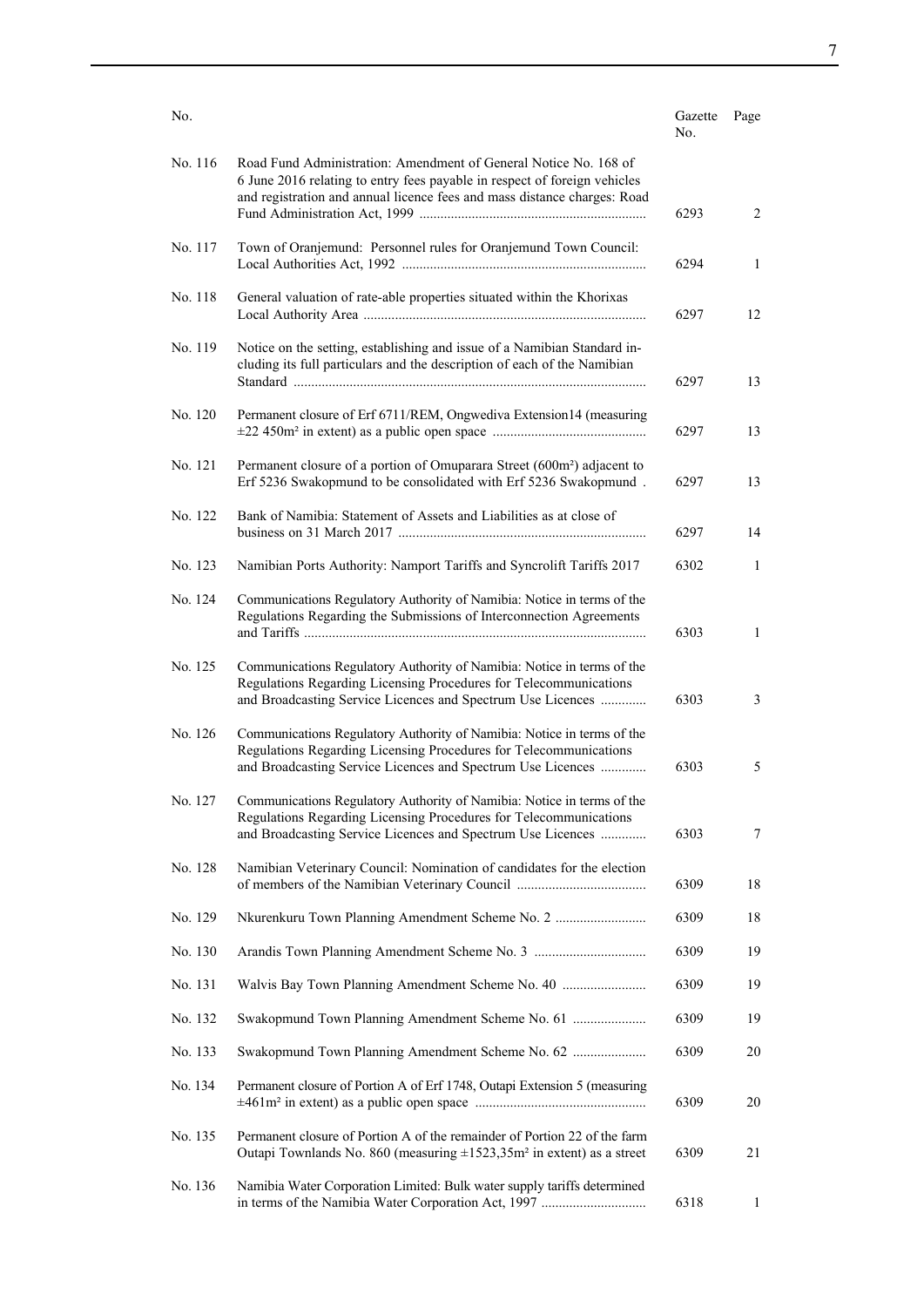| No. |  |  |
|-----|--|--|
|     |  |  |

| No.     |                                                                                                                                                                                                                                                                                           | Gazette<br>No. | Page |
|---------|-------------------------------------------------------------------------------------------------------------------------------------------------------------------------------------------------------------------------------------------------------------------------------------------|----------------|------|
| No. 137 | Bank of Namibia: Determination under the Payment System Management                                                                                                                                                                                                                        | 6319           | 1    |
| No. 138 | Interim valuation of rateable and non-rateable properties situated within                                                                                                                                                                                                                 | 6320           | 6    |
| No. 139 | Namibian Veterinary Council: Nomination of candidates for the election                                                                                                                                                                                                                    | 6320           | 7    |
| No. 140 | Permanent closure of Portion A (a portion of Erf 2226, Omeg Street, Swa-                                                                                                                                                                                                                  | 6320           | 7    |
| No. 141 | Bank of Namibia: Statement of Assets and Liabilities as at close of                                                                                                                                                                                                                       | 6320           | 8    |
| No. 142 | Communications Regulatory Authority of Namibia: Notice in terms of<br>Section 53 (7) of the Communications Act, 2009 (Act No. 8 of 2009) read<br>with the Regulations Regarding the Submissions of Interconnection                                                                        | 6321           | 2    |
| No. 143 | Communications Regulatory Authority of Namibia: Notice in terms of<br>Section 87 of the Communications Act, 2009 (Act No. 8 of 2009) and the<br>Regulations Regarding Licensing Procedures for Telecommunications<br>and Broadcasting Service Licences and Spectrum Use Licences          | 6321           | 2    |
| No. 144 | Communications Regulatory Authority of Namibia: Notice of Amendment<br>in terms of Regulation $8(2)$ of the Regulations Regarding Licensing<br>Procedures for Telecommunications and Broadcasting Service Licences                                                                        | 6321           | 3    |
| No. 145 | Communications Regulatory Authority of Namibia: Notice in terms of the<br>Regulations Regarding Licensing Procedures for Telecommunications<br>and Broadcasting Service Licences and Spectrum Use Licences                                                                                | 6321           | 4    |
| No. 146 | Communications Regulatory Authority of Namibia: Notice in terms of the<br>Regulations Regarding Licensing Procedures for Telecommunications<br>and Broadcasting Service Licences and Spectrum Use Licences                                                                                | 6321           | 6    |
| No. 147 | Communications Regulatory Authority of Namibia: Notice in terms of the<br>Regulations Regarding Licensing Procedures for Telecommunications<br>and Broadcasting Service Licences and Spectrum Use Licences                                                                                | 6321           | 8    |
| No. 148 | Communications Regulatory Authority of Namibia: Notice in terms of the<br>Regulations Regarding the Submissions of Interconnection Agreements                                                                                                                                             | 6321           | 10   |
| No. 149 | Communications Regulatory Authority of Namibia: Notice in terms of<br>Section 38 of the Communications Act, 2009 (Act No. 8 of 2009) read<br>with the Regulations Regarding Licensing Procedures for Telecommuni-<br>cations and Broadcasting Service Licences and Spectrum Use Licences. | 6321           | 12   |
| No. 150 | Communications Regulatory Authority of Namibia: Notice in terms of<br>Sections 101 of the Communications Act, 2009 (Act No. 8 of 2009) and<br>the Regulations Regarding Licensing Procedures for Telecommunications<br>and Broadcasting Service Licences and Spectrum Use Licences        | 6321           | 13   |
| No. 151 | Communications Regulatory Authority of Namibia: Notice in terms of<br>Section 87 of the Communications Act, 2009 (Act No. 8 of 2009) and<br>the Regulations Regarding Licensing Procedures for Telecommunications                                                                         |                |      |
|         | and Broadcasting Service Licences and Spectrum Use Licences                                                                                                                                                                                                                               | 6321           | 13   |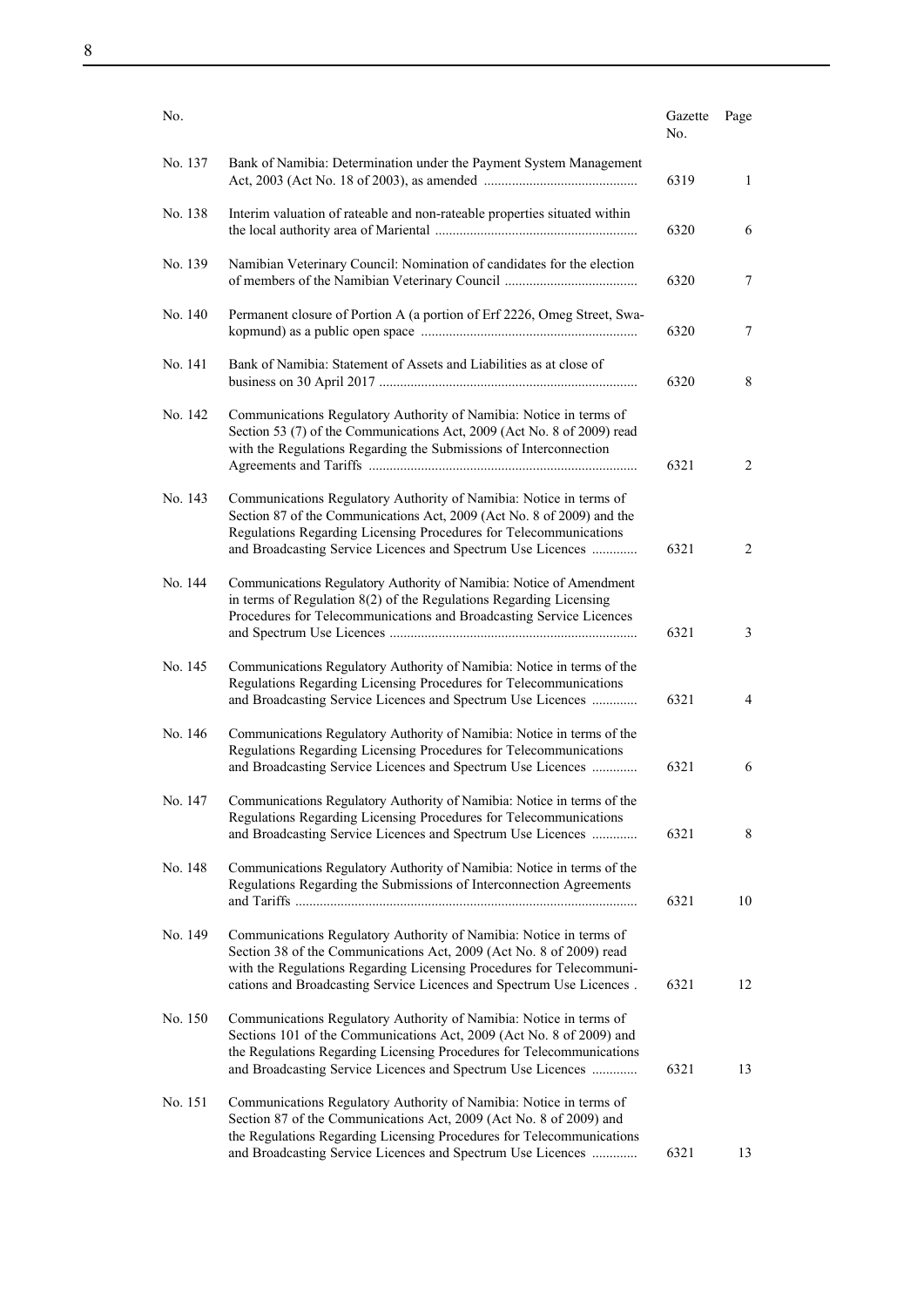|         |                                                                                                                                                                                                                                                                                                                                                               |                |      | 9 |
|---------|---------------------------------------------------------------------------------------------------------------------------------------------------------------------------------------------------------------------------------------------------------------------------------------------------------------------------------------------------------------|----------------|------|---|
|         |                                                                                                                                                                                                                                                                                                                                                               |                |      |   |
| No.     |                                                                                                                                                                                                                                                                                                                                                               | Gazette<br>No. | Page |   |
| No. 152 | Communications Regulatory Authority of Namibia: Notice in terms of<br>Section 101(13) of the Communications Act, 2009 (Act No. 8 of 2009)<br>and the Regulations Regarding Licensing Procedures for Telecommuni-<br>cations and Broadcasting Service Licences and Spectrum Use Licences.                                                                      | 6321           | 14   |   |
| No. 153 | Communications Regulatory Authority of Namibia: Notice in terms of<br>Section 38 of the Communications Act, 2009 (Act No. 8 of 2009) read<br>with the Regulations Regarding Licensing Procedures for Telecommuni-<br>cations and Broadcasting Service Licences and Spectrum Use Licences                                                                      | 6321           | 15   |   |
| No. 154 | Communications Regulatory Authority of Namibia: Notice in terms of<br>Section 81 of the Communications Act, 2009 (Act No. 8 of 2009) and<br>the Regulations Prescribing the National Numbering Plan for use in the<br>Provision of Telecommunications Services in the Republic of Namibia,<br>Numbering Licence Fees and Procedures for Number Procedures for | 6321           | 16   |   |
| No. 155 | Regulations setting out fees for spectrum licences, certificates and                                                                                                                                                                                                                                                                                          | 6322           | 1    |   |
| No. 156 | Notice of intention to make regulations prescribing limits of tariffs for<br>telecommunications services ("price cap regulations"): Communications                                                                                                                                                                                                            | 6322           | 6    |   |
| No. 157 | Notice of intention to make regulations regarding procedures for adjudio                                                                                                                                                                                                                                                                                      | 6322           | 11   |   |
| No. 158 | Bank of Namibia: Determination under the Banking Institutions Act,<br>1998 (Act No. 2 of 1998) as amended: Priority of claims in the event of<br>winding-up of a banking institution or controlling company                                                                                                                                                   | 6332           | 1    |   |

|         | 1998 (Act No. 2 of 1998) as amended: Priority of claims in the event of    | 6332 | $\mathbf{1}$ |
|---------|----------------------------------------------------------------------------|------|--------------|
| No. 159 | General valuation of rateable properties situated within the Nkurenkuru    | 6333 | 6            |
| No. 160 | General valuation of rateable properties situated within the Katima Mulilo | 6333 | 6            |
| No. 161 |                                                                            | 6333 | 6            |
| No. 162 |                                                                            | 6333 | $\tau$       |
| No. 163 | Permanent closure of Erf B of Erf 2372, Ondangwa Extension 4 (measuring    | 6333 | 7            |
| No. 164 | Permanent closure of Erf 1602 (a portion of Erf 2), Aimablaagte, measuring | 6333 | 8            |

|         | $+$ 0.000 0.000 0.000 0.000 0.000 0.000 0.0000 0.0000 0.0000 0.0000 0.0000 0.0000 0.0000 0.0000 0.0000 0.0000 0.0000 0.0000 0.0000 0.000 0.000 0.000 0.000 0.000 0.000 0.000 0.000 0.000 0.000 0.000 0.000 0.000 0.000 0.000 |      |    |
|---------|------------------------------------------------------------------------------------------------------------------------------------------------------------------------------------------------------------------------------|------|----|
| No. 165 | Namibian Standards Institution (NSI): Notice on the setting, establishing<br>and issue of a Namibian standard including its full particulars and the                                                                         | 6333 | 9  |
| No. 166 | Ongwediva Town Council: Amendment of charges, fees, rates and other                                                                                                                                                          | 6334 |    |
| No. 167 |                                                                                                                                                                                                                              | 6334 | 8  |
| No. 168 |                                                                                                                                                                                                                              | 6334 | 19 |
| No. 169 | Municipality of Tsumeb: Tariff structure: 2017/2018 financial year                                                                                                                                                           | 6334 | 25 |

No. 170 Omusati Regional Council: Tariff structure for the financial year 2017/2018 6334 42 No. 171 Oshikoto Regional Council: Tariffs structure 2017-2018 financial year ... 6334 48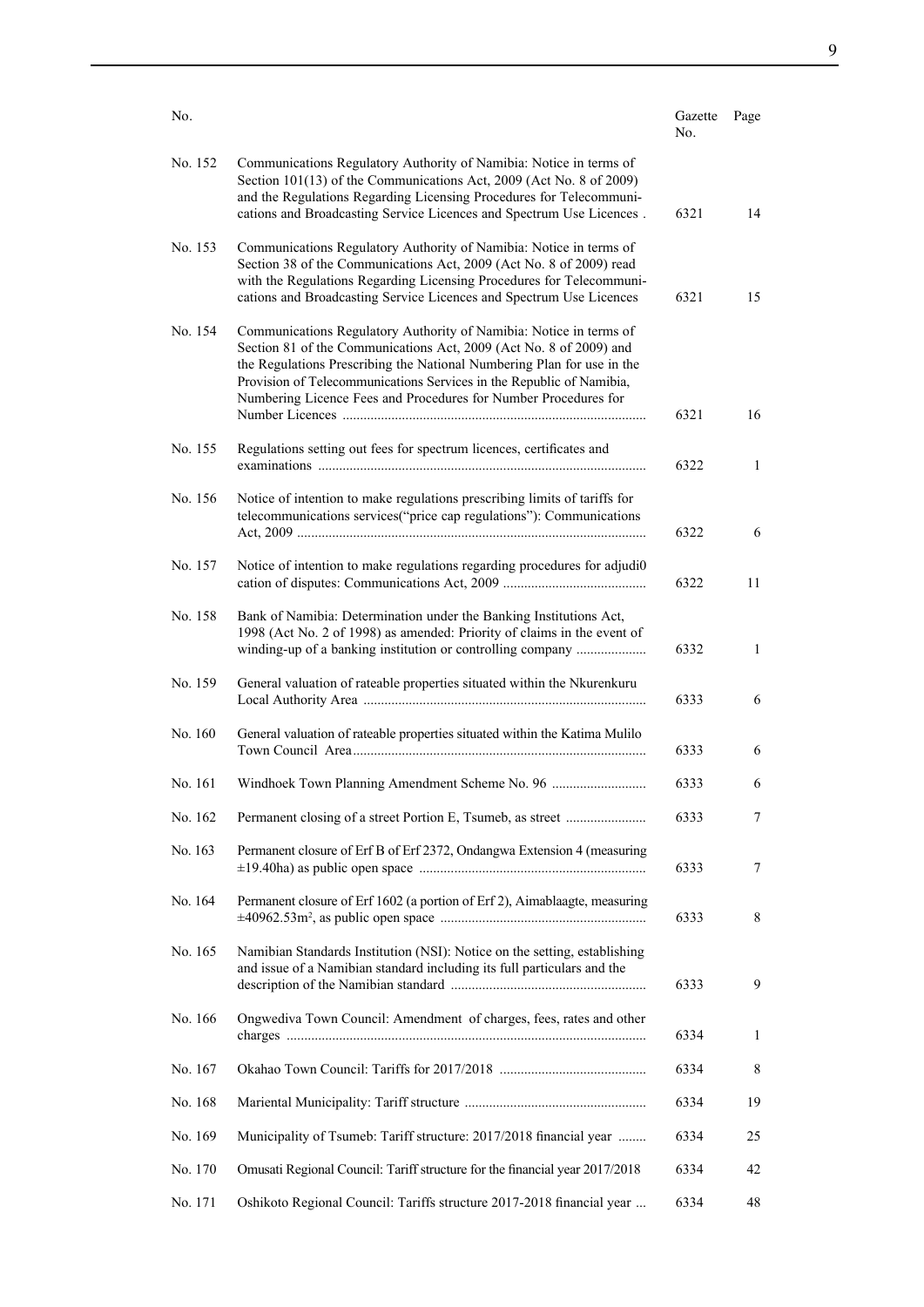| No.     |                                                                                                                                                                                                                  | Gazette<br>No. | Page |
|---------|------------------------------------------------------------------------------------------------------------------------------------------------------------------------------------------------------------------|----------------|------|
| No. 172 | Namibian Competition Commission: Notice of determination made by<br>Commission in relation to proposed merger: Bakers Logistics Namibia                                                                          | 6336           | 2    |
| No. 173 | Namibian Competition Commission: Notice of determination made by<br>Commission in relation to proposed merger: Polyoak Packaging Group                                                                           | 6336           | 3    |
| No. 174 | Namibian Competition Commission: Notice of determination made by<br>Commission in relation to proposed merger: Katima Mulilo Properties<br>(Pty) Ltd // J & E Properties CC and Omwedhi Investments CC           | 6336           | 3    |
| No. 175 | Namibian Competition Commission: Notice of determination made by<br>Commission in relation to proposed merger: Karee Investments One Eight<br>Three (Pty) Ltd // Mr. A.W Fuller trading as Protea Spar           | 6336           | 4    |
| No. 176 | Namibian Competition Commission: Notice of determination made by<br>Commission in relation to proposed merger: CA Sales Holdings (Pty) Ltd                                                                       | 6336           | 5    |
| No. 177 | Namibian Competition Commission: Notice of determination made by<br>Commission in relation to proposed merger: Namibia Underwater<br>Technologies & Mining (Pty) Ltd // Epangelo Offshore Mining (Pty) Ltd.      | 6336           | 5    |
| No. 178 | Namibian Competition Commission: Notice of determination made by<br>Commission in relation to proposed merger: Hollard International (Pty)<br>Ltd // Hollard Insurance Company of Namibia (Pty) Ltd              | 6336           | 6    |
| No. 179 | Namibian Competition Commission: Notice of determination made by<br>Commission in relation to proposed merger OEP USCO B.V // USCO                                                                               | 6336           | 7    |
| No. 180 | Namibian Competition Commission: Notice of determination made by<br>Commission in relation to proposed merger: Frontier Property Trust (Pty)                                                                     | 6336           | 7    |
| No. 181 | Namibian Competition Commission: Notice of determination made by<br>Commission in relation to proposed merger: Camoposatu Investments<br>(Pty) Ltd and Vernier Investments (Pty) Ltd // Oshakati Cold Storage CC | 6336           | 8    |
| No. 182 | Namibian Competition Commission: Notice of determination made by<br>Commission in relation to proposed merger: Business Ventures Investments                                                                     | 6336           | 9    |
| No. 183 | Namibian Competition Commission: Notice of Determination made by<br>Commission in relation to proposed merger: Xline Aluminium Solutions<br>(Pty) Ltd // Namibia Extrusions Windhoek (Pty) Ltd                   | 6336           | 9    |
| No. 184 | Namibian Competition Commission: Notice of determination made by<br>Commission in relation to proposed merger: Seaflower Pelagic Processing                                                                      | 6336           | 10   |
| No. 185 | Namibian Competition Commission: Notice of determination made by<br>Commission in relation to proposed merger: Pointbreak Property Trust                                                                         | 6336           | 11   |
| No. 186 | Tariff of fees for Physiotherapy Services: Employees' Compensation                                                                                                                                               | 6340           | 2    |
| No. 187 | Tariff of fees for Occupational Therapy Services: Employees' Compen-                                                                                                                                             | 6340           | 6    |
| No. 188 | Tariff of fees for Chiropractic Services: Employees' Compensation Act,                                                                                                                                           | 6340           | 11   |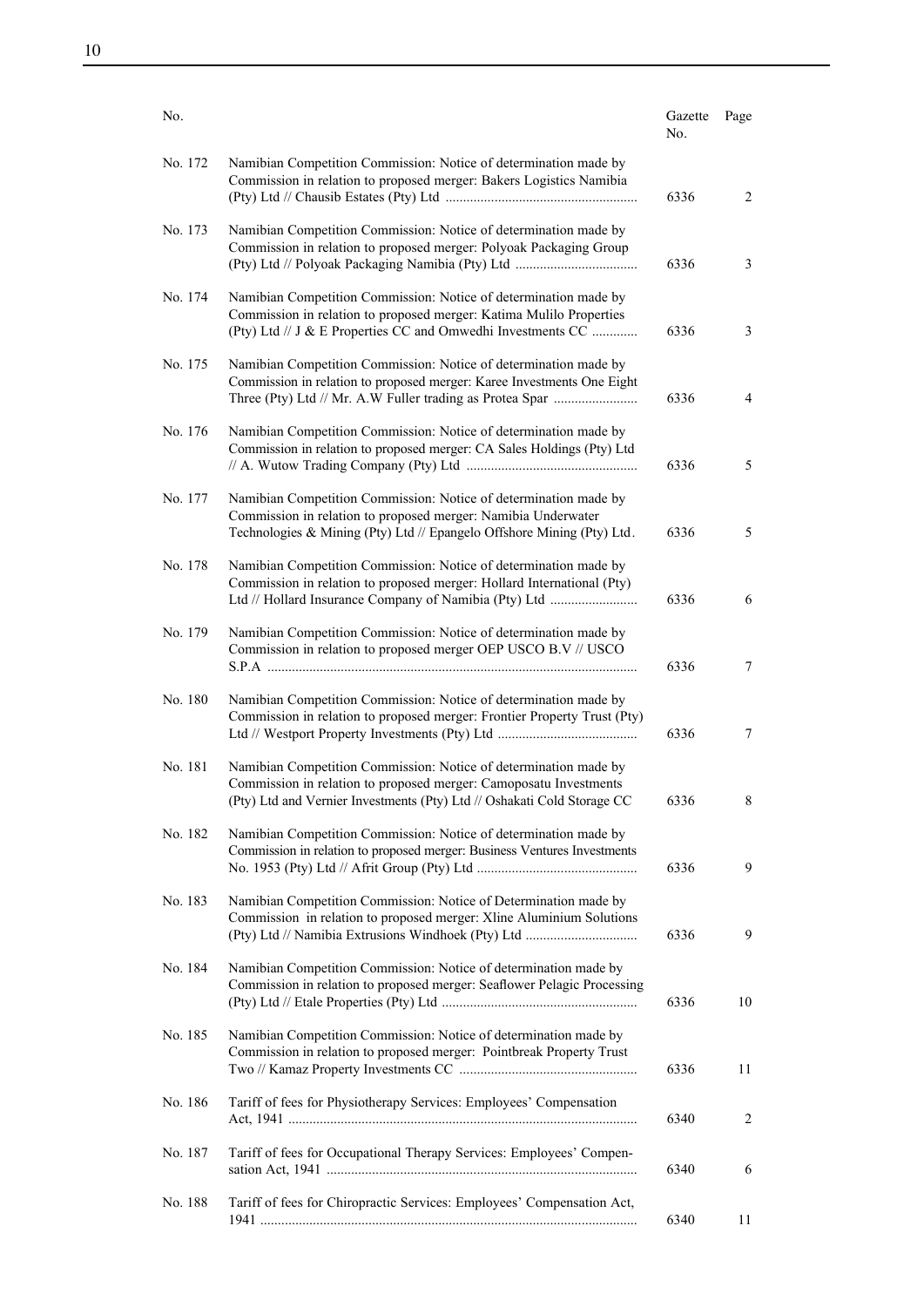| No.     |                                                                                                                                                                                                                                                                                                                                                               | Gazette<br>No. | Page |
|---------|---------------------------------------------------------------------------------------------------------------------------------------------------------------------------------------------------------------------------------------------------------------------------------------------------------------------------------------------------------------|----------------|------|
| No. 189 | Tariff of fees for Dental Services: Employees' Compensation Act, 1941                                                                                                                                                                                                                                                                                         | 6340           | 15   |
| No. 190 | Tariff of fees for Private Hospitals, Same Day Surgical facilities, Mental<br>Health Institutions, Rehabilitation Hospitals and Hospice Facilities: Em-                                                                                                                                                                                                       | 6340           | 51   |
| No. 191 | Tariff of Fees for Medical Aid: Employees' Compensation Act, 1941                                                                                                                                                                                                                                                                                             | 6340           | 86   |
| No. 192 | Communications Regulatory Authority of Namibia: Notice of reconside-<br>ration in terms of section 31 of the Communications Act, 2009                                                                                                                                                                                                                         | 6345           | 2    |
| No. 193 | Communications Regulatory Authority of Namibia: Notice in terms of<br>section 87 of the Communications Act, 2009 and the Regulations<br>Regarding Licencing Procedures and Telecommunications and Broad-                                                                                                                                                      | 6345           | 3    |
| No. 194 | Communications Regulatory Authority of Namibia: Notice in terms of<br>regulation 12(4) the Regulations Regarding Licence Conditions for Broad-<br>casting Service Licences and Regulation $6(5)(A)(I)$ of the Regulations<br>Setting-out Licence Conditions for Spectrum Use Licences                                                                         | 6345           | 3    |
| No. 195 | Communications Regulatory Authority of Namibia: Notice in terms of<br>section 53(7) of the Communications Act, 2009 read with the Regulations<br>Regarding the Submissions of Interconnection Agreements and Tariffs                                                                                                                                          | 6345           | 4    |
| No. 196 | Communications Regulatory Authority of Namibia: Notice in terms of the<br>Regulations Regarding Licencing Procedures and Telecommunications<br>and Broadcasting Service Licences and Spectrum Use Licences                                                                                                                                                    | 6345           | 5    |
| No. 197 | Communications Regulatory Authority of Namibia: Notice in terms of the<br>Regulations Regarding Licencing Procedures and Telecommunications<br>and Broadcasting Service Licences and Spectrum Use Licences                                                                                                                                                    | 6345           | 6    |
| No. 198 | Communications Regulatory Authority of Namibia: Notice in terms of the<br>Regulations Regarding Licencing Procedures and Telecommunications<br>and Broadcasting Service Licences and Spectrum Use Licences                                                                                                                                                    | 6345           | 7    |
| No. 199 | Communications Regulatory Authority of Namibia: Notice in terms of the<br>Regulations Regarding Licencing Procedures and Telecommunications<br>and Broadcasting Service Licences and Spectrum Use Licences                                                                                                                                                    | 6345           | 10   |
| No. 200 | Communications Regulatory Authority of Namibia: Notice in terms of<br>section 81 of the Communications Act, 2009 and the Regulations Pre-<br>scribing the National Numbering Plan for use in the Provision of Tele-<br>communications Services in the Republic of Namibia, Numbering<br>Licence Fees and Procedures for Number Procedures for Number Licences | 6345           | 11   |
| No. 201 | General valuation of rateable properties situated within Lüderitz Local                                                                                                                                                                                                                                                                                       | 6346           | 6    |
| No. 202 | General valuation of rateable and non-rateable properties situated within                                                                                                                                                                                                                                                                                     | 6346           | 6    |
| No. 203 | Interim valuation of rateable properties situated within Ondangwa Local                                                                                                                                                                                                                                                                                       | 6346           | 6    |
| No. 204 | Oanob Estate: Establishment of the township: Town Council of Rehoboth                                                                                                                                                                                                                                                                                         | 6346           | 7    |
| No. 205 | Mix: Establishment of the township: Town Council of Windhoek                                                                                                                                                                                                                                                                                                  | 6346           | 7    |
| No. 206 | Mix Extension 1: Establishment of the township: Town Council of                                                                                                                                                                                                                                                                                               | 6346           | 7    |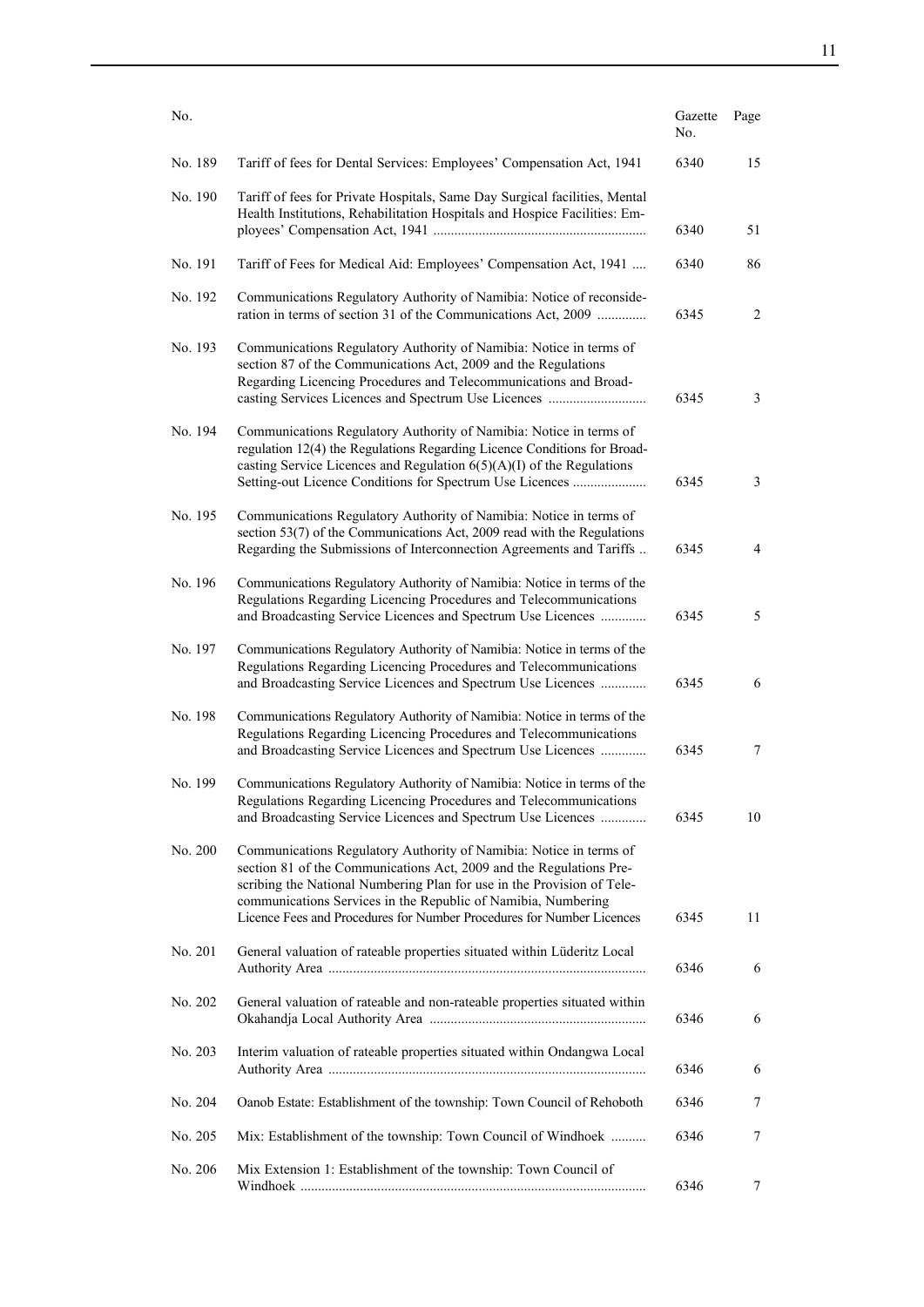| No.     |                                                                         | Gazette<br>No. | Page |
|---------|-------------------------------------------------------------------------|----------------|------|
| No. 207 | Bethanie Extension 3: Establishment of the township: Village Council of | 6346           | 8    |
| No. 208 | Oshivelo Extension 1: Establishment of the township: Town Council of    | 6346           | 8    |
| No. 209 | Outapi Extension 19: Establishment of the township: Town Council of     | 6346           | 9    |
| No. 210 | Omuthiya Extension 11: Establishment of the township: Town Council      | 6346           | 9    |
| No. 211 | Omuthiya Extension 12: Establishment of the township: Town Council      | 6346           | 10   |
| No. 212 | Empelheim Extension 4: Establishment of the township: Municipality      | 6346           | 10   |
| No. 213 | Empelheim Extension 5: Establishment of the township: Municipality      | 6346           | 10   |
| No. 214 | Mariental Extension 6: Establishment of the township: Municipality of   | 6346           | 11   |
| No. 215 | Mariental Extension 7: Establishment of the township: Municipality of   | 6346           | 11   |
| No. 216 | Mariental Extension 8: Establishment of the township: Municipality of   | 6346           | 12   |
| No. 217 | Katima Mulilo Extension 24: Establishment of the township: Town         | 6346           | 12   |
| No. 218 | Khorixas Extension 9: Establishment of the township: Town Council of    | 6346           | 13   |
| No. 219 | Khorixas Extension 10: Establishment of the township: Town Council of   | 6346           | 13   |
| No. 220 | Omhito Extension 7: Establishment of the township: Town Council of      | 6346           | 13   |
| No. 221 | Omhito Extension 8: Establishment of the township: Town Council of      | 6346           | 14   |
| No. 222 | Ondangwa Extension 36: Establishment of the township: Town Council      | 6346           | 14   |
| No. 223 | Ondangwa Extension 37: Establishment of the township: Town Council      | 6346           | 15   |
| No. 224 | Ondangwa Extension 38: Establishment of the township: Town Council      | 6346           | 15   |
| No. 225 | Oranjemund Extension 8: Establishment of the township: Town Council     | 6346           | 16   |
| No. 226 | Oranjemund Extension 9: Establishment of the township: Town Council     | 6346           | 16   |
| No. 227 | Oranjemund Extension 10: Establishment of the township: Town Council    | 6346           | 16   |